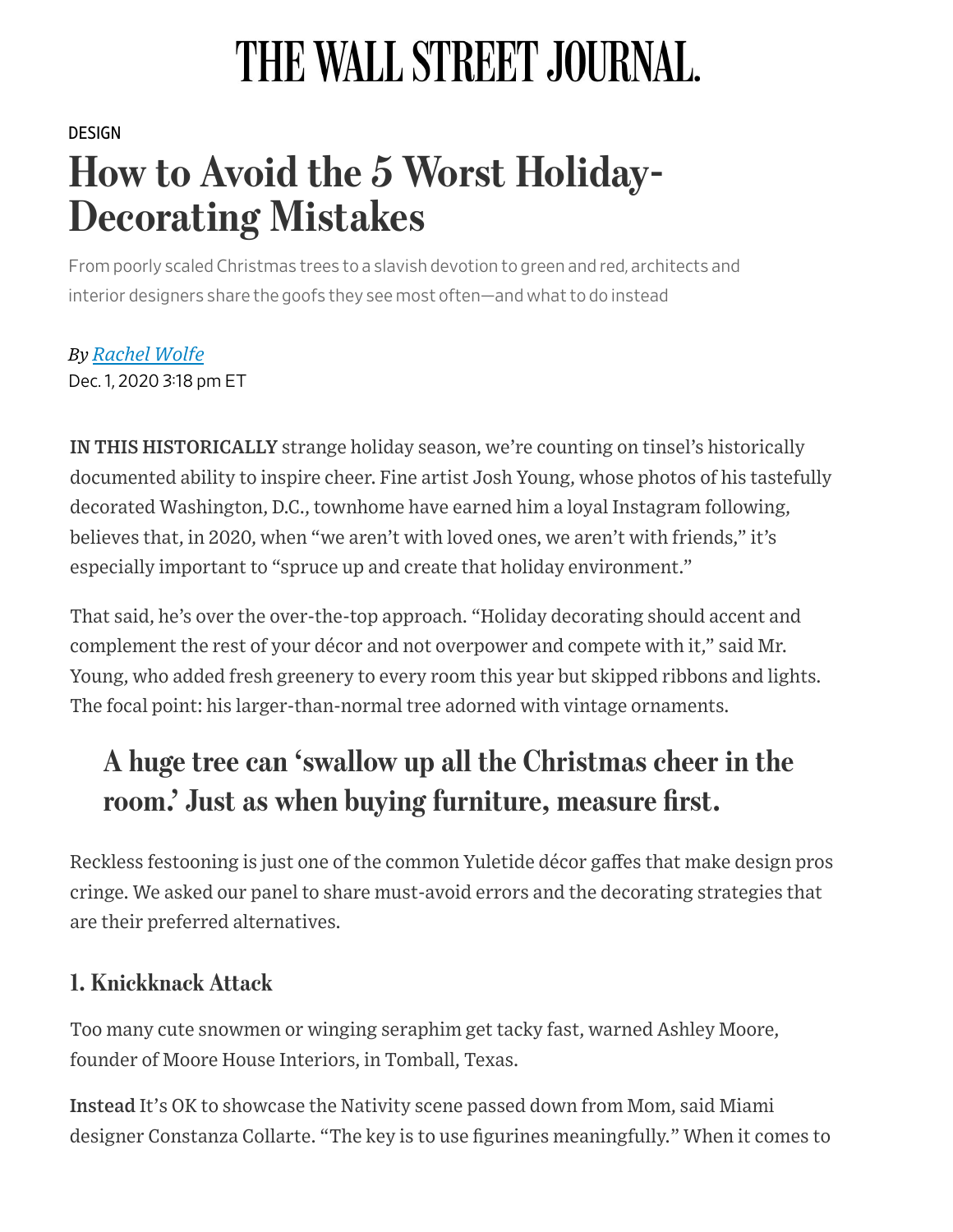her own treasured items, she keeps kitsch in check by layering them into a centerpiece and laying the table with modern Murano stemware and vintage monochrome-patterned Staffordshire plates. No holly motifs.

#### 2. Ill-fitting Tannenbaums

Miami designer Phyllis Taylor often sees trees so gargantuan they "swallow up all the Christmas cheer in the room," or tabletop varieties so dinky they "provide a holiday atmosphere...for one."

Instead Measure beforehand as you would when buying furniture. If you have high ceilings but can't fit a wide berth, "pick a slender tree so that it's properly scaled for visual impact, the taller the better," suggested Ms. Taylor. Group tabletop trees together so they don't look lonely, she added.



THE RISE OF ROSE Pink decorations, like this glass teardrop ornament, provide a pleasing break from the traditional colors of red and green. PHOTO: GETTY IMAGES

#### 3. Gross Faux Greenery

"Ther[e's a lot of bad garland on the market at a tempting price point," warne](https://googleads.g.doubleclick.net/pcs/click?xai=AKAOjsvPakSAVntdViohZ84stBAQgn5MTiFmVG3OX37vulBNp1P0eoSxENT6FjZHIdxOwAHuEiOzQ8L2I3G-AR6fT7-WD5XxPJauYPvnO9oPcztQKCql_IUJOKl5H3oLtS_ZaDUwNHsBGPl79SIIGDzWc6UCMSYLmpVv6xqJDgjQyXtfw1OrONvWltvAyvrBUpAwC3ZtqGk08s_kRqPiZFl5tKpOm0e96gi1SQSOUihLiMYvcad1OuGoClDnivmGZ9FfcvIqNiOt0M9kleldDFSnpaV7T2Y&sig=Cg0ArKJSzHzS77OYycwb&adurl=http://wsjwine.com/DJ4)d Toronto designer Tiffany Leigh Piotrowski, who dislikes synthetic boughs' suspiciously dark green coloring and telltale smell. Even worse, said New Rochelle, N.Y., designer Joy Moyler, are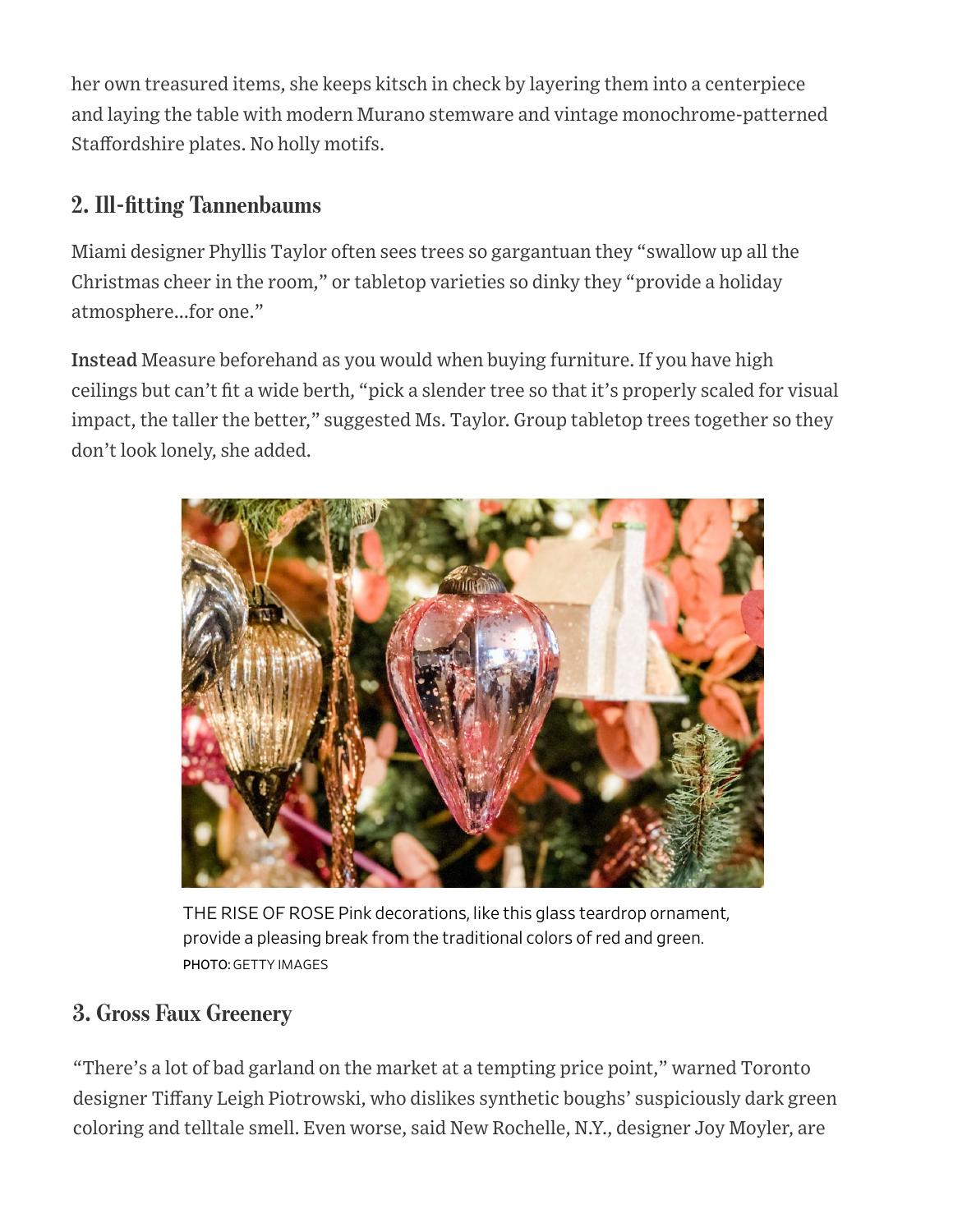pink or silver trees that try, and fail, to make a virtue of looking fake.

Instead Buy the real deal. Alternatively, Billy Ceglia, a designer in Sandy Hook, Conn., attaches live magnolia leaves or holly berries to artificial garlands to "add interesting texture...fill in bald spots and increase believability."

#### 4. Overcompensating for Kids

Households with babies or destructive pets often leave bottom tree branches bare for safety. For Los Angeles designer Rydhima Brar of R/terior Studio, that move "makes it look like you're half-assing the tree." Allison Spampanato, head of design for Pottery Barn Kids, notes that parents often think "plastic fantastic" decorations are the only safe option.

Instead For that lower half, "look for unexpected fabrications that are timeless, cozy and festive," said Ms. Spampanato. She suggests ribbons of alternating colors, origami-paper ornaments or shatterproof acrylic "that looks just like mercury glass."

#### 5. Ye Olde Green, Red and Gold

Pledging allegiance to the classic color scheme can make your home look like it's about to play host to a mall Santa or serve as the set for a crazy-making Hallmark Christmas movie.

InsteadMelissa Morgan of San Antonio's M Interiors leans on simple greenery with lots of lights to evoke "a dreamy Scandinavian forest." She also likes to [nestle](https://www.wsj.com/market-data/quotes/NSRGY) red or white amaryllis, poinsettia or paperwhites in blue-and-white pots. Alternatively, tweak the traditional hues and rely on pink and pale green.